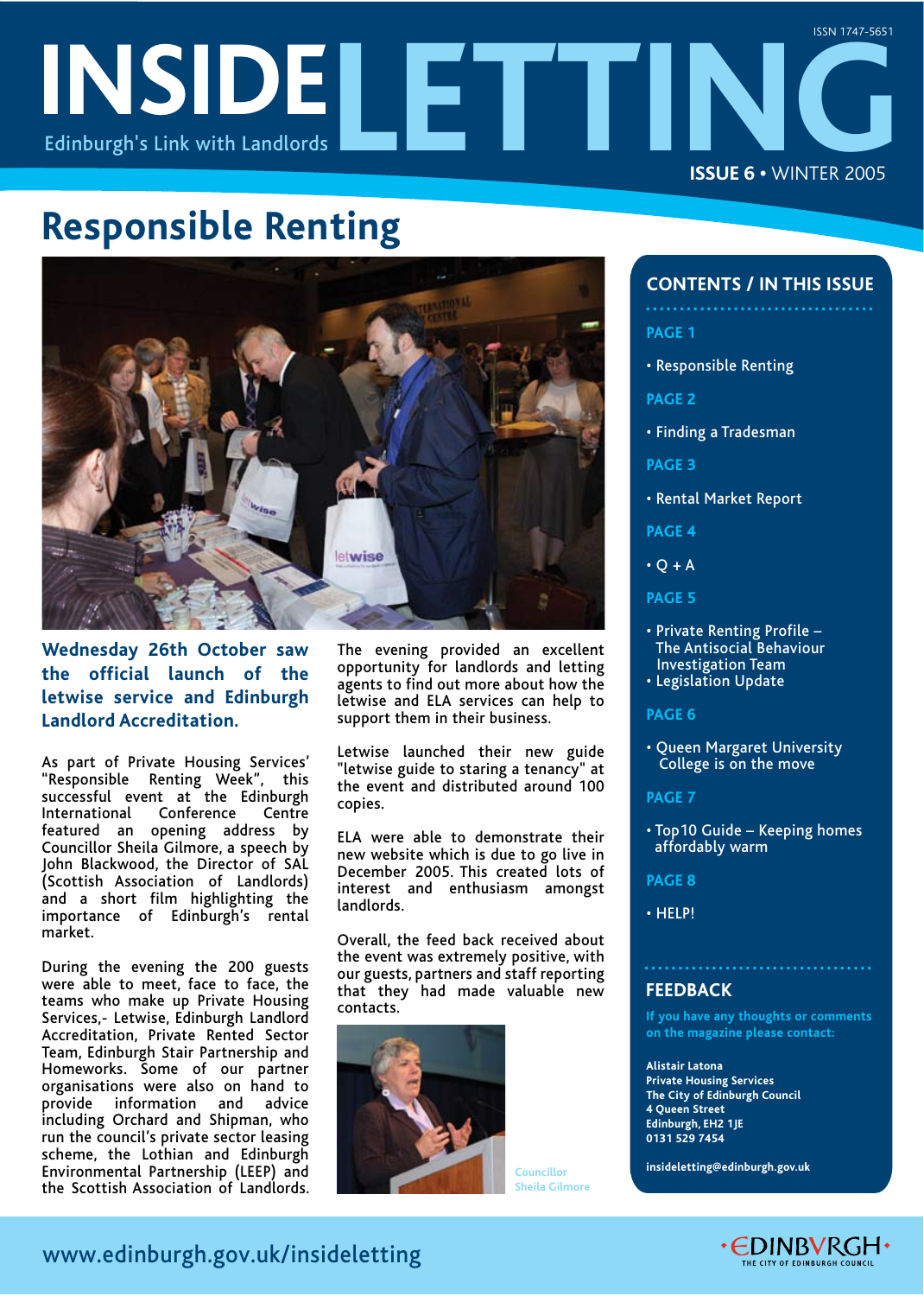# **Inside Letting Contributors .....................................**

**Inside Letting is a quarterly publication produced by the City of Edinburgh Council for landlords and letting agents in Edinburgh**

### **Letwise**

**Private Housing Services The City of Edinburgh Council 4 Queen Street Edinburgh, EH2 1JE 0131 529 7454**

**Editor**

**.....................................**

**Alistair Latona**

**Contributors John Blackwood Company Director Gladstones Ltd.**

**Chris Wood Company Owner Woodstar Property Management**

**Kenneth Black Manager, Antisocial Behaviour Investigation Team The City of Edinburgh Council**

**Phil Rowsby Strategy & Policy Officer The City of Edinburgh Council**

**Maggie Wright Public Relations Officer Queen Margaret University College**

**Shona Cargill & Jenni Nuppula Project Officers Lothian & Edinburgh Environmental Partnership**

**Lindsay Souter Housing Officer (letwise) The City of Edinburgh Council**

**.....................................**

**.....................................**

**insideletting@edinburgh.gov.uk www.edinburgh.gov.uk/insideletting**

**Design & Publish** www.century-23.com



# **Finding a tradesman**

**Landlords often ask letwise for a list of approved or recommended tradesmen. We have now produced a list of Trade Association, find it by visiting www.edinburgh.gov.uk/letwise. Looking for a tradesman on their trade association website will guarantee that they are members.**



**Newspaper adverts or telephone directory entries are often unreliable since around ten percent of Edinburgh tradesmen falsely claim membership of a trade association according to Trading Standards. Over half of those found to be making false claims also listed a false address.**

**A false claim of membership of a trade association is an offence under the Trade Descriptions Act 1968, and is punishable by a fine of £5,000 or a jail term of two years.**

**Some businesses were found to be making false claims of membership of the Council for Registered Gas Installers (CORGI), the Federation of Master Builders, the National House Building Council, and the National Federation of Roofing Contractors.**

**Investigations into five businesses are ongoing, and reports will be made to the Procurator Fiscal.**

**The Office of Fair Trading (OFT) have produced two helpful booklets: "Having work done on your home – organisations which can help" and "Having work done on your home – a step by step guide" are full of useful information about getting work done on your property. The booklets also contain information about your rights and what to do if things go wrong. They can be downloaded from www.oft.gov.uk or phone OFT on 0800 389 3158 and ask for one to be posted. A link to these documents is also available on the letwise website**

# **Business as usual**

Letwise would like to apologise to anyone affected by the disruption to our services during 26 – 28 October. Our computer and telephone systems were affected by building work which cut our connection to the network.

All our systems were fully restored by close of business on Friday 28 October.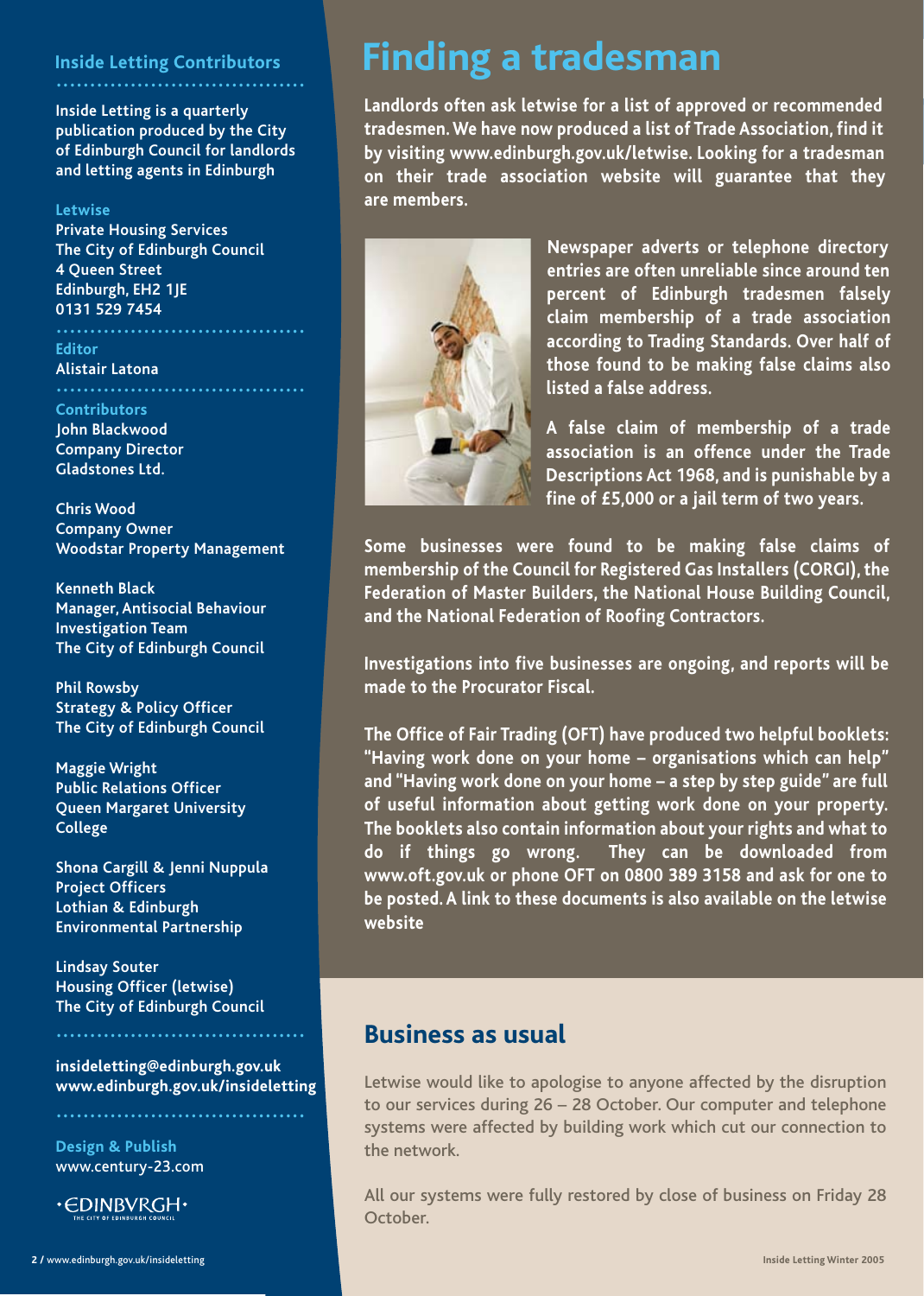# **Rental Market Report**

**Rental markets continue to boom… that is the message reported from John Blackwood, managing director, of Gladstones, as he announces continued growth in rent levels over the last quarter.**

**Gladstones Ltd which owns and operates Gladstones Property Investment Managers, A B Letting Services and Lister Marshall Property Managers have just reported their last quarter results which show a 9% increase in rents over the last three months.**

**John explains that for the first time in over five years we have seen a steady increase in rent levels, an 11% increase on the same period last year.**

**This unprecedented trend seems to reflect increasing demand from tenants for privately rented accommodation in the city. It may also be a symptom of the current slow down in the house selling market. John, however, warns landlords against becoming too complacent.**

**These signs may indicate some landlords reluctance to invest further in the letting market, or worse still, considering selling up and investing their cash elsewhere. With increasing regulation on the private rented sector, private landlords may be holding off from expanding their property portfolios or choosing to reduce their occupancy levels to avoid HMO licensing regulations.**



**John Blackwood**

**Whilst these market indicators might give us mixed messages, an increase in demand by tenants most commonly results in a fall in periods where properties lie empty between tenancies. John reports that throughout his group, all properties are being let very quickly. Sometimes they don't even get the chance to advertise them as tenants are keen to view and move in within just a few days. This experience is also echoed by other letting agencies and private landlords throughout the city and not only in the 'fashionable' renting hot spots either!**

**The Edinburgh property market continues to be seen as a good investment by many out-of-town and oversees investors. Gladstones' investment trading arm, Gladstones Property Investment Managers, confirms that overseas investors are still keen to buy in the city. There have been increased enquiries from potential investors, in particular from the Middle East and Australasia.** 

**The message to existing and would be landlords is consider your property investment as a long term one. Don't rely on increases in rental yield, but on capital growth over a much longer period. Long term speculation often pays off and more importantly overcomes normal market fluctuations.** 

**For more information on how to maximise your rental income why not book on the letwise course 'Finding a Tenant' run by John Blackwood. For booking details contact letwise on 0131 529 7454, e-mail letwise@edinburgh.gov.uk or visit**

**.....................................**

**www.edinburgh.gov.uk/letwise**

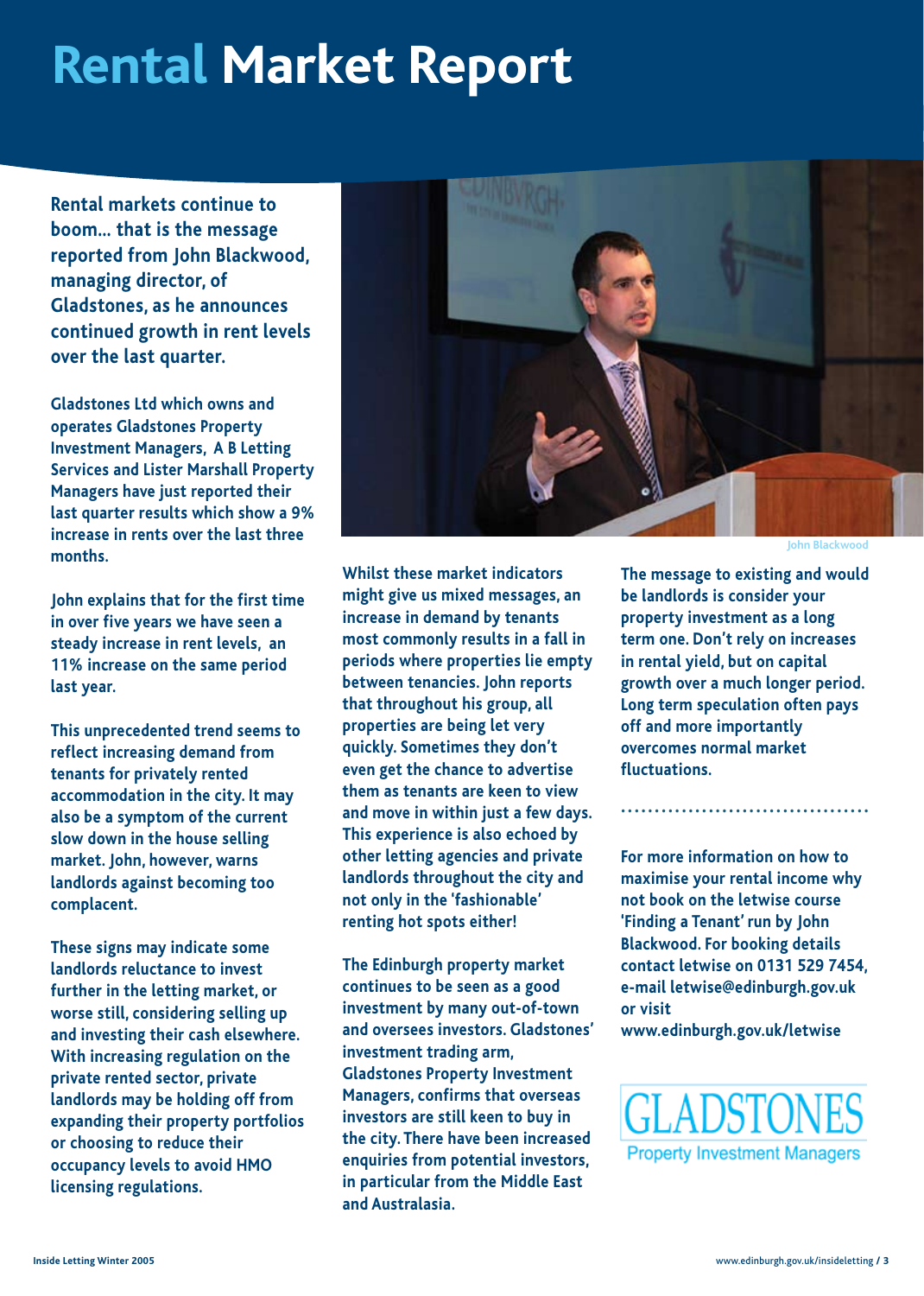

In this issue we turn the spotlight on Chris Wood. Being a landlord himself and having previously worked for Ryden Lettings, Chris decided to form his own company, Woodstar Property Management one year ago. He is 31, from Edinburgh, is a keen golfer and lifelong Hearts fan.

Q. How many properties do you manage/are you responsible for?

A. I'm currently managing nine properties.

Q. Where are the properties?

A. They're all over Edinburgh, from Leith, via Gorgie to Balerno.

Q. Why Edinburgh? What's so special about its rental market?

A. I'm lucky that Edinburgh's my home town and so I know it very well. It's the busy cosmopolitan capital of Scotland and a major financial centre. A very attractive city for people to move to and this keeps demand for all types of rented properties higher than elsewhere. Edinburgh is able to offer a good choice of quality property to let and I see this as a positive for the city.

### Q. What are your main concerns as a Landlord/Agent?

A. Like most Agents I strive to get a good tenant for my clients. It is important to make a good start to any tenancy. It is important to keep landlords informed about their business and to keep tenants in a high standard of property. As a property manager it's my job to keep costs reasonable, watch out for the pitfalls, especially the legal ones, and keep everyone happy.

Q. How did you find out about Letwise?

A. I was told about them by SAL (Scottish Association of Landlords) and John Blackwood. This industry is constantly changing, I have to keep up to date with new developments.



Q. Have you attended any Letwise courses?

A. Yes, I have. I've attended them all and I'm booked on your new course Managing Common Repairs.

Q. Which course gave you the most food for thought?

A. Tenancy Agreements and Recovery of Possession were very interesting.

Q. What do you think of Edinburgh Landlord Accreditation?

A. As someone who is accredited I think it's a good thing. It does no harm to be accredited and gives landlords and tenants piece of mind. It provides you with good support from ELA and Letwise.

# Q. Best landlord story?

A. Well it's not the funniest story, but a while ago I was showing a flat to a prospective tenant and when we walked into the bedroom we found somebody in the bed! It transpired that the landlord had allowed a friend to stay the night and hadn't informed me. It was no problem, just a bit embarrassing!

# Q. What advice would you give to landlords just starting out?

A. When buying a property to let, think about who your potential tenants will be. Deciding who your potential tenants are, will dictate the size and location of the property you buy, and how you furnish and equip it. It will also dictate how you will market the property.

Choose your tenant very carefully and ensure you have good quality references. If you get the right tenant then you should have no problems. Make sure you are fully aware of legal procedures relating to the lease and serving notices. I could go on all day but lastly, I would definitely promote the use of letwise, ELA and the Scottish Association of Landlords, to get as much support as possible.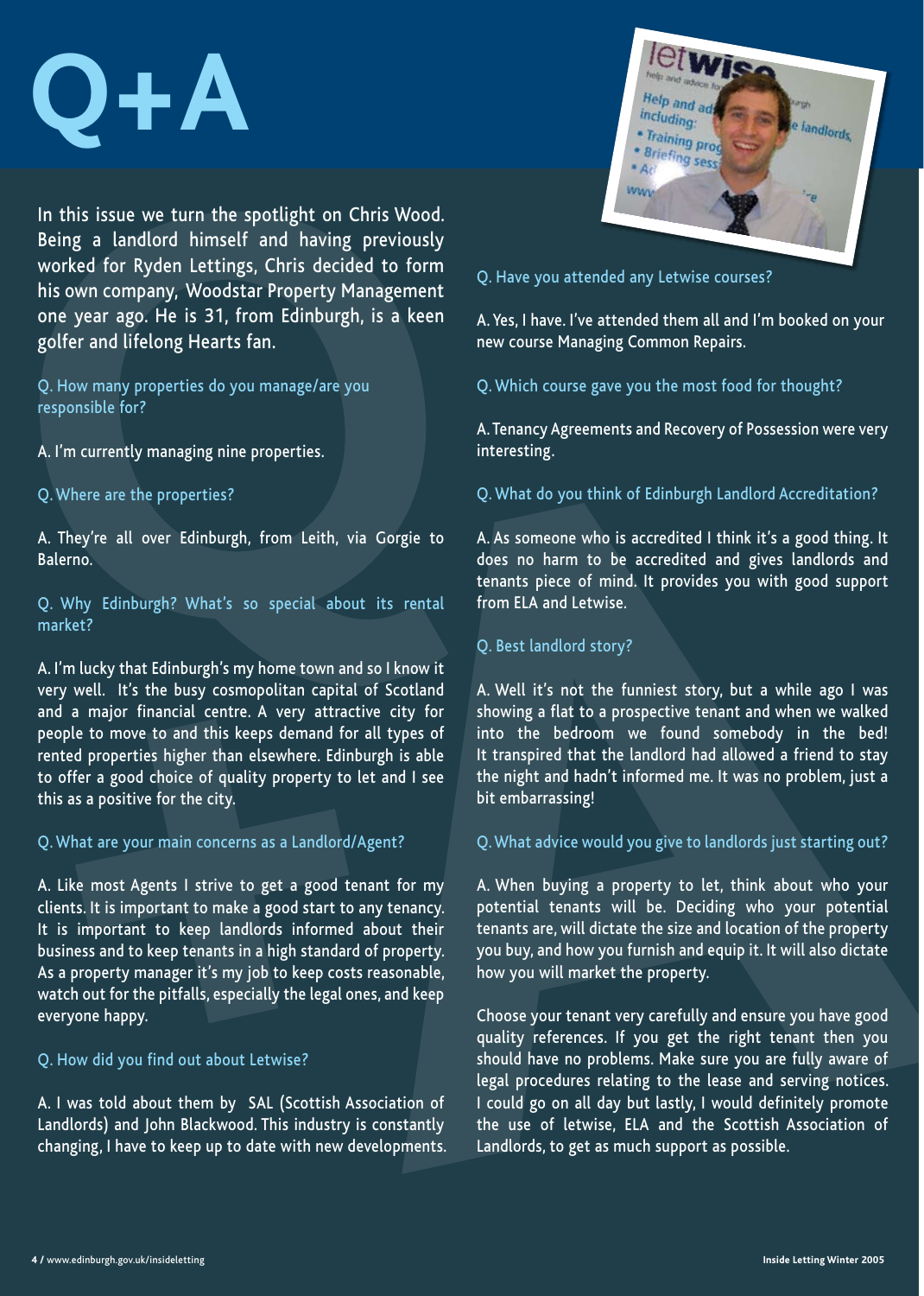# **PRIVATE RENTING PROFILE THE ANTISOCIAL BEHAVIOUR INVESTIGATION TEAM**

The Antisocial Behaviour Investigation Team (ASBIT) is a specialist team of investigators within the City of Edinburgh Council's Antisocial Behaviour Division. Its eighteen staff are based at 23 Waterloo Place.

The team investigates complaints of antisocial behaviour made against individuals whether they are owner-occupier, the tenant of a private landlord, a housing association or a council tenant.

Complaints can be made in different ways:

- from local housing offices.
- from private landlords, letting agents or members of the public
- from Registered Social Landlords (RSL's) like housing associations
- from the Police, the Council's noise teams and other Council departments such as Environmental and Consumer Services.

ASBIT tries to obtain the most appropriate remedy for each case.

We issue warning letters to the accused person. We may also speak to the accused's landlord, helping them to take any necessary enforcement action. We can supply evidence to landlords that may help them take appropriate legal action against their tenant.

ASBIT can apply to the Sheriff Court for Antisocial Behaviour Orders (ASBOs) against those causing antisocial behaviour. At present only the Police, the Council or a an RSL (housing association) can apply for an ASBO.

Under 16's who are behaving antisocially are usually signed up to Acceptable Behaviour Contracts, (ABC's), These are a type of non-legal agreement for youths.

Using mediation services is a highly effective way of resolving antisocial behaviour cases. (Edinburgh Community Mediation Service can be contacted on 0131 557 2101).

ASBIT can provide emotional support to the victims of antisocial behaviour as well as offering appropriate help to those who cause antisocial behaviour.

All ASBIT services are free of charge.

**........................................**

If you would like more information about how ASBIT can help you tackle antisocial behaviour contact team manager Kenneth Black, at 23 Waterloo Place, Edinburgh, tel. 0131 529 7858 or e-mail kenny.black@edinburgh.gov.uk



# **LEGISLATION UPDATE**



# **Housing (Scotland) Bill 2005**

The Housing Bill moved into Stage 2 of the parliamentary process on 21 September 2005. During this stage the Communities Committee consider amendments to the Bill.

A significant amendment introduced by Malcolm Chisholm (Minister for Communities) is the introduction of a rent deposit scheme. The Bill establishes the principal of a rent deposit scheme and recommends setting up a working group to look at how such a scheme could be developed.

The Bill is likely to receive Royal Assent during January 2006. The date for implementation of the Bill has still to be decided.

If you would like any more information about the Housing Bill please contact Phil Rowsby on 0131 529 2256 or email phil.rowsby@edinburgh.gov.uk

# **Registration of Private Landlords**

The Scottish Executive published feedback on the consultation on the registration of private landlords in October. The feedback received is available on the Scottish Executive website:

www.scotland.gov.uk/publications/2005 /10/31111044/10452

Guidance for local authorities on how the registration scheme will operate is expected to be available at the end of December 2005. Once this guidance has been issued we will provide information to landlords in early in 2006, on how the scheme will operate in Edinburgh.

In Edinburgh, the registration scheme will be operated by Environmental and Consumer Services (ECS) on behalf of the Council. ECS have now appointed a registration co-ordinator, Bruce Binnie, who can be contacted on 0131 469 5293 or email bruce.binnie@edinburgh.gov.uk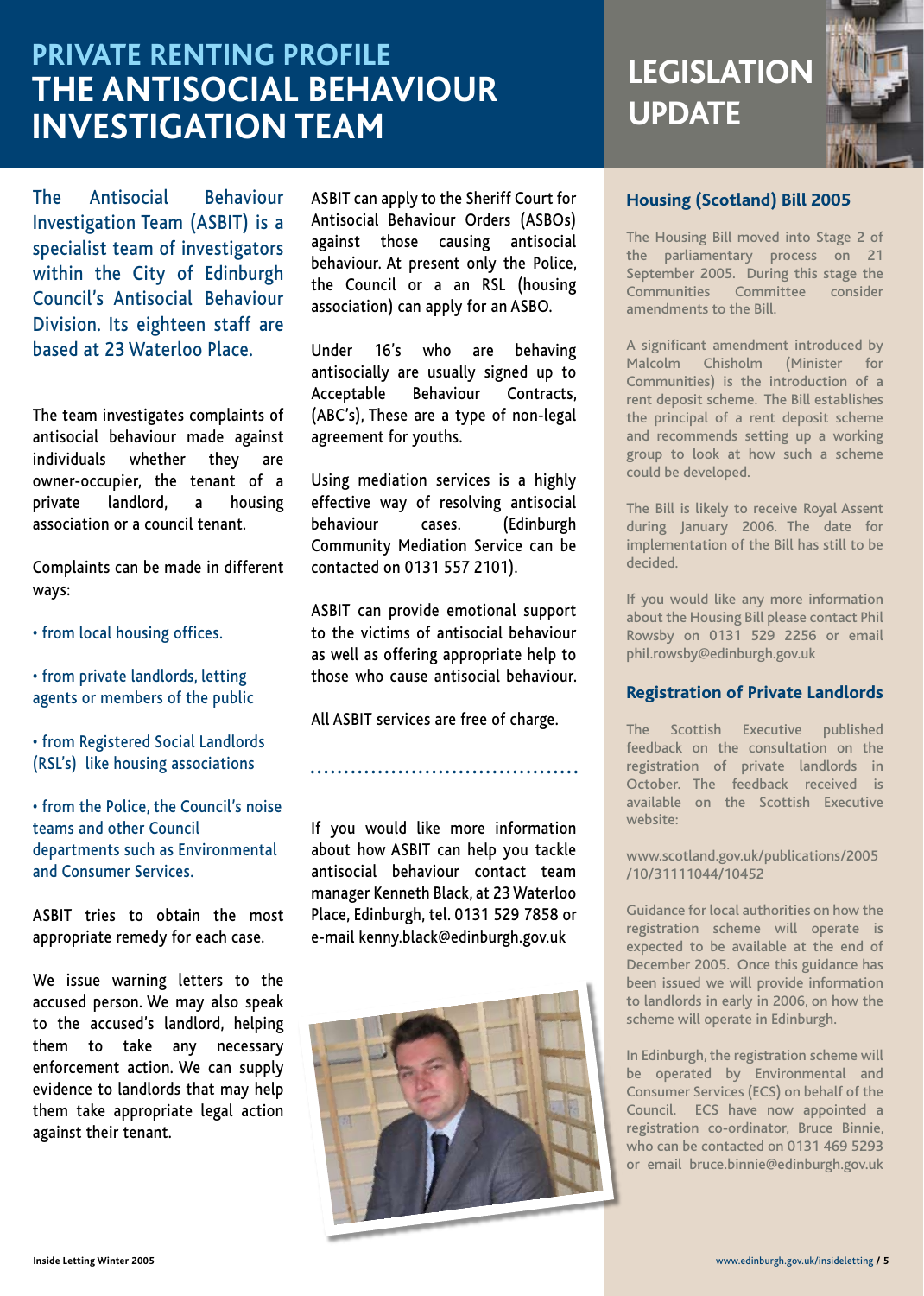# **Queen Margaret University College IS ON THE MOVE**



Work has started on the new Queen Margaret University College (QMUC) campus at Craighall near Musselburgh. The Edinburgh college, recently voted Britain's top higher education college by the Sunday Times, will leave its Clerwood campus and reopen on the new site in the autumn of 2007.

This redevelopment means that just over 3000 students who would normally look for a let in the Corstorphine or city centre areas may be looking for accommodation in East Edinburgh or perhaps Musselburgh.

**The student accommodation currently on offer** on the QMUC website is located in Corstorphine, city centre and Leith. Demand for property in Leith is likely to remain the same as the drama department will continue to use its Gateway Theatre base in Leith Walk.

> Persimmon Homes will build 300 new properties on the existing QMUC site at Clerwood.

**...........................................................**

Want to know more about university term dates - visit the Letwise website: www.edinburgh.gov.uk/letwise



Approximately 4000 students and 500 staff will relocate to the modern academic facilities which will feature student accommodation, a hotel, sports and student union complexes.

By September 2007 the student accommodation will comprise 800 bedrooms on campus. There is the potential for a further 700 bedrooms to be built on site.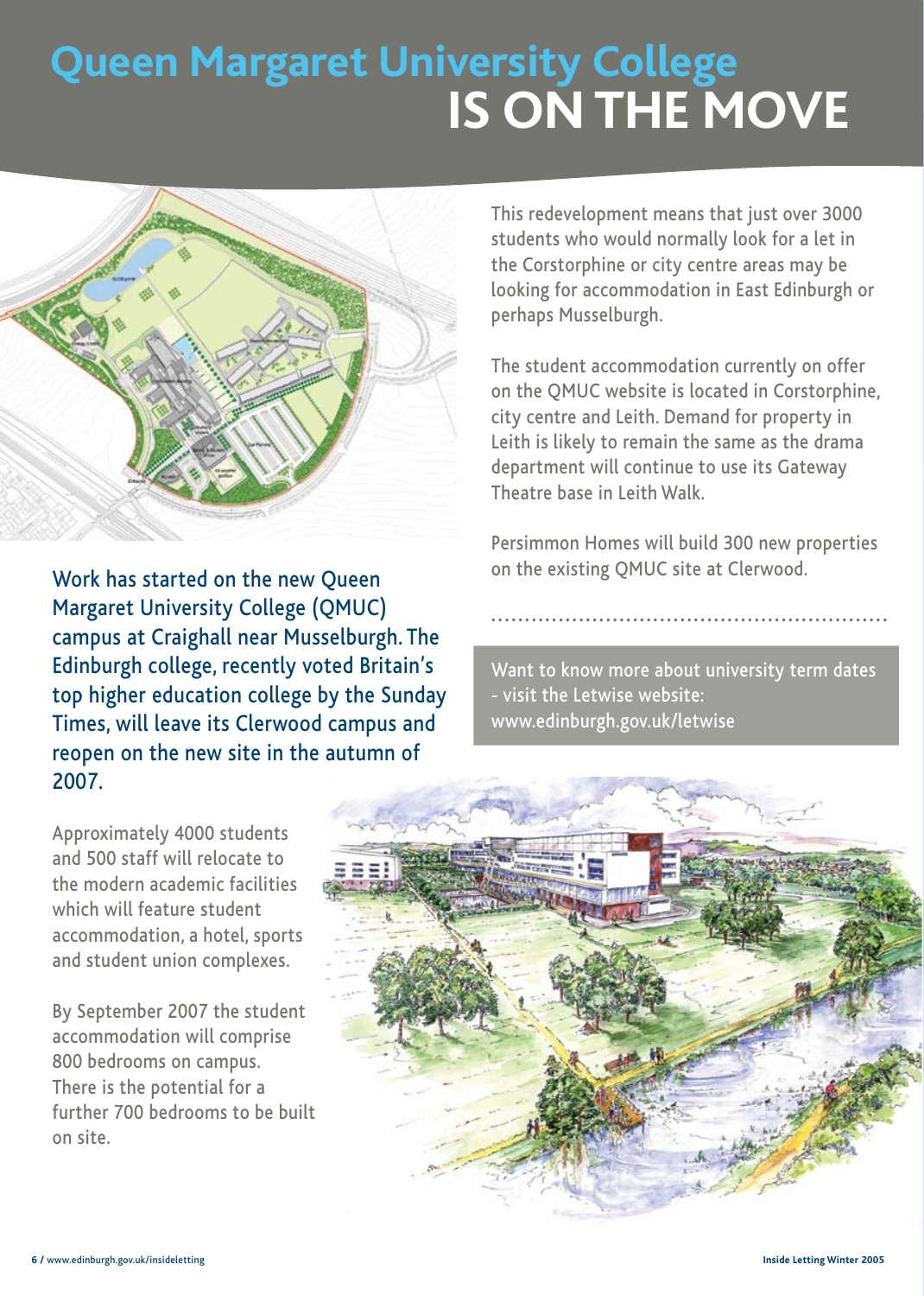

# **TOP TEN TIPS TO KEEP HOMES AFFORDABLY WARM**

Ensuring that your property is energy efficient has a number of benefits. It means your tenants can afford to keep their homes warm at an affordable cost and so manage their bills. Energy efficiency improves the 'rentability' of your property, and can help to reduce dampness caused by condensation. Finally, warm happy healthy tenants are more likely to want to stay.

# 1. Recover some of the cost of installing energy efficiency measures in your properties.

Take advantage of the Landlord's Energy Saving Allowance (LESA) through the Inland Revenue. Energy Efficiency Commitment grants are available from the energy supply companies. Contact the Affordable Warmth Strategy Team for further information on both of these.

# 2. Install low energy lightbulbs wherever suitable.

They last longer than standard lightbulbs and use less energy. You and your tenants may be able to get some free low energy lightbulbs through the Affordable Warmth Strategy Team.

3. Give all of your tenants a copy of the 'Top Ten Energy Saving Tips' available from the Affordable Warmth Strategy Team.

4. Install 'A' rated appliances in your properties where possible. Make sure oven and cold appliance door seals are in good repair. This will reduce the heat / cold that escapes from the appliance and reduce wastage.

5. Provide tenants with efficient electric kettles, toasters and microwaves.

These are more energy efficient because heat is just used for heating the food or the water. Using lids on pots can reduce condensation.

6. Encourage tenants to dry washing outside where possible. This saves energy and can reduce condensation. Using the spin function on the washing machine helps to dry washing before using a tumble drier.



7. Site fridges and fridge freezers out of direct sunlight and away from the cooker and boiler.

This minimises the amount of work the appliance has to do to keep cool, and so reduces the cost of using it.

### 8. Have energy audits carried out on your properties.

This will tell you about energy efficiency measures that could be installed. Energy audits allow you to advise tenants of the anticipated fuel bills to help ensure they can afford to run the property. The Affordable Warmth Strategy Team can advise further on this.

9. Install thermostatic radiator valves on radiators to allow tenants to maintain suitable temperatures in each room and avoid wasting energy.

# 10. Become a partner to An Affordable Warmth Strategy for Edinburgh.

By keeping up to date with national and local energy efficiency initiatives you will be able to identify opportunities to improve your property. This will make it more attractive to tenants and help enable them to manage and reduce their fuel bills. Contact the Affordable Warmth Strategy Team for advice on how you and your tenants could benefit from affordable warmth.

Affordable Warmth Strategy Team: Phone 0131 468 8657, email SCargill@leep.org.uk web: www.leep.org.uk